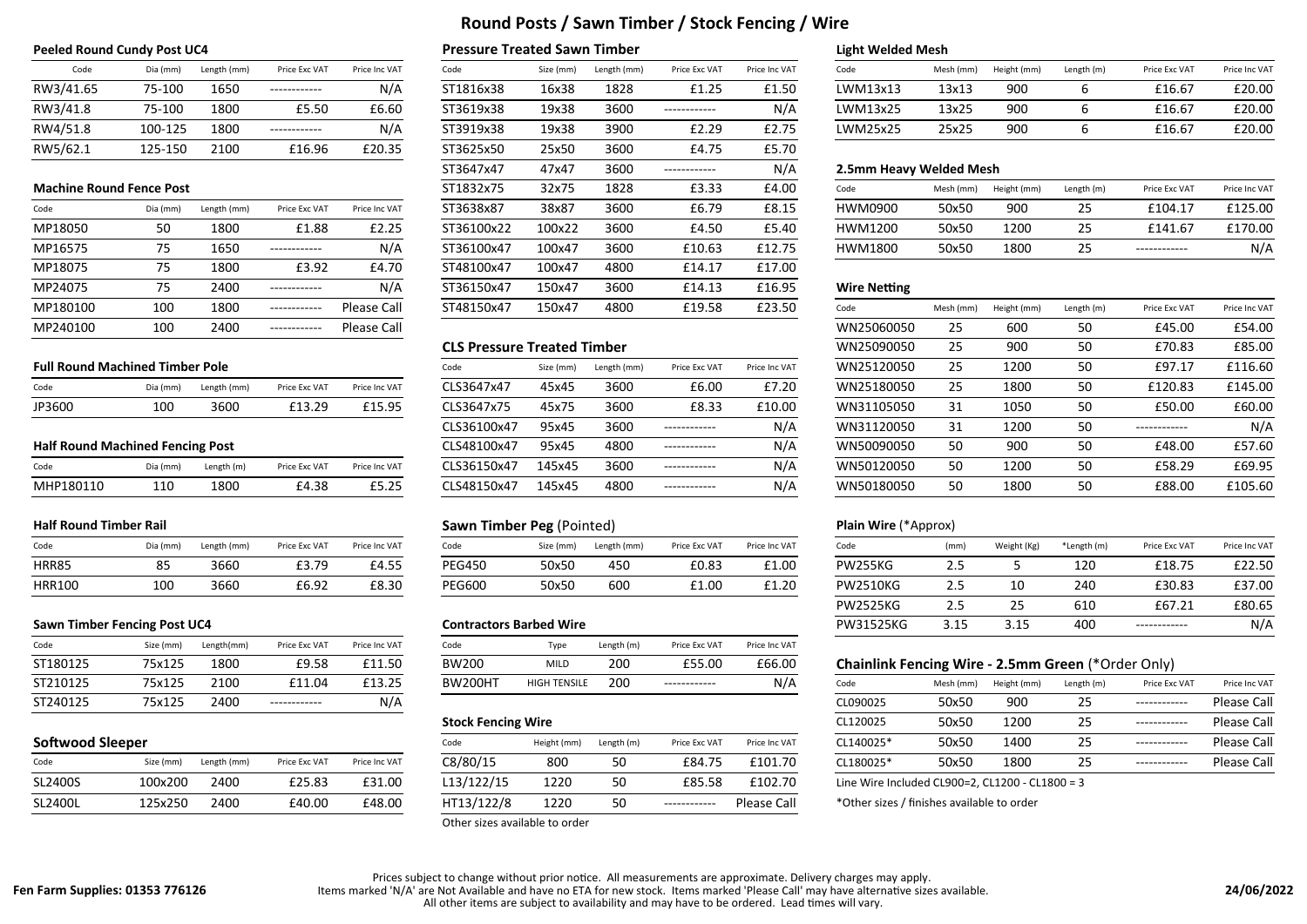# **Fencing Panels / Feather Edge / Sawn Timber / Concrete Products**

| Code            | Size WxH (ft) | Price Exc VAT | Price Inc VAT |
|-----------------|---------------|---------------|---------------|
| GL3             | 6x3           | £21.50        | £25.80        |
| GL <sub>4</sub> | 6x4           | £22.75        | £27.30        |
| GL5             | 6x5           | £23.96        | £28.75        |
| GL6             | 6x6           | £24.96        | £29.95        |

### **Closeboard Fencing Panel**

| Code            | Size W x H (ft) | Price Exc VAT | Price Inc VAT |
|-----------------|-----------------|---------------|---------------|
| CB <sub>3</sub> | 6x3             | £25.83        | £31.00        |
| CB4             | 6x4             | £30.00        | £36.00        |
| CB <sub>5</sub> | 6x5             | £36.33        | £43.60        |
| CB5/6           | 6x5'6           | £38.75        | £46.50        |
| CB <sub>6</sub> | 6x6             | £40.58        | £48.70        |

## **Closeboard Fencing Gate (Brown)**

| Code     | Width x Height (mm) | Price Exc VAT | Price Inc VAT |
|----------|---------------------|---------------|---------------|
| CBG0900B | 900x1760            | £71.67        | £86.00        |
| CBG1200B | 1200x1760           | F84.17        | £101.00       |

## **Standard Square Trellis**

| Code            | Size WxH (ft) | Price Exc VAT | Price Inc VAT |
|-----------------|---------------|---------------|---------------|
| TR <sub>1</sub> | 6x1           | £9.33         | £11.20        |
| TR <sub>2</sub> | 6x2           | £12.67        | £15.20        |
| TR <sub>3</sub> | 6x3           | £14.04        | £16.85        |
| TR4             | 6x4           | £17.17        | £20.60        |
| TR <sub>5</sub> | 6x5           | £18.54        | £22.25        |
| TR <sub>6</sub> | 6x6           | £19.88        | £23.85        |

### **Picket Fence Panel** (Sawn) **-** 15 Slats + 1

| Code   | Size HxW (mm) | Price Exc VAT | Price Inc VAT |
|--------|---------------|---------------|---------------|
| PP0900 | 900x1830      | £24.96        | £29.95        |
| PP1200 | 1200x1830     | £29.13        | £34.95        |

## **Single Picket Fencing Slats** (Sawn Round Top)

| Code    |       | Size (mm) Length (mm) | Price Exc VAT | Price Inc VAT |
|---------|-------|-----------------------|---------------|---------------|
| SPS0900 | 22x75 | 900                   | f1 17         | £1.40         |
| SPS1200 | 22x75 | 1200                  | f1 42         | £1.70         |

### **Waney Edge Fencing Panel Barn Cladding Feather Edge Board (Green) Post Support / Anchor for Wooden Posts**

| Code                 | Size WxH (ft) | Price Exc VAT | Price Inc VAT | Code   | Size (mm) | Length (mm) | Price Exc VAT | Price Inc VAT | Code    | Tvpe  | Size (mm) | Price Exc VAT | Price Inc VAT |
|----------------------|---------------|---------------|---------------|--------|-----------|-------------|---------------|---------------|---------|-------|-----------|---------------|---------------|
| $\sim$ $\sim$<br>ځات | 6x.           | £21.50        | £25.80        | FB4800 | 175       | 4800        | £9.04         | £10.85        | SCPS75B | Spike | 75x75     | F7 97<br>1.JZ | 49 50<br>レン・ノ |

### Feather Edge Board (Brown)

| GL6  | 6x6                             | £24.96        | £29.95        | Code   | Size (mm) | Length (mm) | Price Exc VAT | Price Inc VAT | SCPS100B             | Spike            | 100x100                  | £8.33 | £10.00 |
|------|---------------------------------|---------------|---------------|--------|-----------|-------------|---------------|---------------|----------------------|------------------|--------------------------|-------|--------|
|      |                                 |               |               | FB0900 | 125       | 900         | £0.79         | £0.95         | SCRS100B             | Repair Spike     | 100x100                  | £8.33 | £10.00 |
|      | <b>Closeboard Fencing Panel</b> |               |               | FB1200 | 125       | 1200        | £1.04         | £1.25         | SCBD100B             | <b>Bolt Down</b> | 100x100                  | £6.67 | £8.00  |
| Code | Size W x H (ft)                 | Price Exc VAT | Price Inc VAT | FB1500 | 125       | 1500        | £1.25         | £1.50         |                      |                  |                          |       |        |
| CB3  | 6x3                             | £25.83        | £31.00        | FB1650 | 125       | 1650        | £1.38         | £1.65         |                      |                  |                          |       |        |
| CB4  | 6x4                             | £30.00        | £36.00        | FB1800 | 125       | 1800        | £1.50         | £1.80         |                      |                  | <b>Concrete Products</b> |       |        |
| CB5  | 6x5                             | £36.33        | £43.60        | FB2400 | 125       | 2400        | £2.04         | £2.45         | <b>Concrete Spur</b> |                  |                          |       |        |
|      |                                 |               |               |        |           |             |               |               |                      |                  |                          |       |        |

|          |                                        |               |               | Code   | Size (mm) | Length (mm) | Price Exc VAT | Price Inc VAT | CS100 | 100x100               | 1215        | £12.58        | £15.10        |
|----------|----------------------------------------|---------------|---------------|--------|-----------|-------------|---------------|---------------|-------|-----------------------|-------------|---------------|---------------|
|          | <b>Closeboard Fencing Gate (Brown)</b> |               |               | CR2400 | 65x45     | 2400        | £4.21         | £5.05         |       |                       |             |               |               |
| Code     | Width x Height (mm)                    | Price Exc VAT | Price Inc VAT | CR3000 | 65x45     | 3000        | $\angle 5.1$  | £6.20         |       | Concrete Slotted Post |             |               |               |
| CBG0900B | 900x1760                               | £71.67        | £86.00        | CR3600 | 65x45     | 3600        | £5.50         | £6.60         | Code  | Type                  | Length (mm) | Price Exc VAT | Price Inc VAT |

## **Square Wood Posts (Brown)**

|      | Standard Square Trellis |               |               | Code     | Size (mm) | Length (mm) | Price Exc VAT | Price Inc VAT | CSP2700   | Intermediate                                    | 2700        | £18.50        | £22.20        |
|------|-------------------------|---------------|---------------|----------|-----------|-------------|---------------|---------------|-----------|-------------------------------------------------|-------------|---------------|---------------|
| Code | Size WxH (ft)           | Price Exc VAT | Price Inc VAT | P180075  | 75x75     | 1800        | £5.75         | £6.90         | CCP2400   | Corner Post                                     | 2400        | £39.92        | £47.90        |
| TR1  | 6x1                     | £9.33         | £11.20        | P240075  | 75x75     | 2400        | £7.67         | £9.20         |           |                                                 |             |               |               |
| TR2  | 6x2                     | £12.67        | £15.20        | P1500100 | 100x100   | 1500        | £8.50         | £10.20        |           | <b>Concrete Gravel Boards For Slotted Posts</b> |             |               |               |
| TR3  | 6x3                     | £14.04        | £16.85        | P1800100 | 100x100   | 1800        | £10.17        | £12.20        | Code      | Size (mm)                                       | Length (mm) | Price Exc VAT | Price Inc VAT |
| TR4  | 6x4                     | £17.17        | £20.60        | P2400100 | 100x100   | 2400        | £14.13        | £16.95        | CGB150183 | 150x50                                          | 1830        | £10.42        | £12.50        |
| TR5  | 6x5                     | £18.54        | £22.25        | P3000100 | 100x100   | 3000        | £16.63        | £19.95        | CGB300183 | 300x50                                          | 1830        | £17.50        | £21.00        |
|      |                         |               |               |          |           |             |               |               |           |                                                 |             |               |               |

### **Wooden Gravel Boards (Brown) Concrete Recessed Post**

|        | Picket Fence Panel (Sawn) - 15 Slats + 1 |               |               | Code   | Size (mm) | Length (mm) | Price Exc VAT | Price Inc VAT | Code    | Size (mm                                        | Length (mm) | Price Exc VAT | Price Inc VAT |
|--------|------------------------------------------|---------------|---------------|--------|-----------|-------------|---------------|---------------|---------|-------------------------------------------------|-------------|---------------|---------------|
| Code   | Size HxW (mm)                            | Price Exc VAT | Price Inc VAT | GB1830 | 150x22    | 1830        | £3.42         | £4.10         | CRP1800 | 125x110                                         | 1800        | £21.67        | £26.00        |
| PP0900 | 900x1830                                 | £24.96        | £29.95        | GB2400 | 150x22    | 2400        | £4.50         | £5.40         | CRP2400 | 125x110                                         | 2400        | £30.00        | £36.00        |
| PP1200 | 1200x1830                                | £29.13        | £34.95        | GB3000 | 150x22    | 3000        | £5.58         | £6.70         |         |                                                 |             |               |               |
|        |                                          |               |               | GB3600 | 150x22    | 3600        | £6.75         | £8.10         |         | <b>Concrete Gravel Boards For Recessed Post</b> |             |               |               |

# Rapid Set Post Mix £6 Inc VAT

### **Decking Timber**

| Code   | Width (mm) | Length (mm) | Price Exc VAT | Price Inc VAT |
|--------|------------|-------------|---------------|---------------|
| DB3600 | 120        | 3600        | £12.46        | £14.95        |
| DB4800 | 120        | 4800        | ---------     | N/A           |

| Code | Size WxH (ft)                   | Price Exc VAT | Price Inc VAT | Code   | Size (mm)                         | Length (mm) | Price Exc VAT | Price Inc VAT | Code     | Type             | Size (mm) | Price Exc VAT | Price Inc VAT |
|------|---------------------------------|---------------|---------------|--------|-----------------------------------|-------------|---------------|---------------|----------|------------------|-----------|---------------|---------------|
| GL3  | 6x3                             | £21.50        | £25.80        | FB4800 | 175                               | 4800        | £9.04         | £10.85        | SCPS75B  | Spike            | 75x75     | £7.92         | £9.50         |
| GL4  | 6x4                             | £22.75        | £27.30        |        |                                   |             |               |               | SCRS75B  | Repair Spike     | 75x75     | £5.83         | £7.00         |
| GL5  | 6x5                             | £23.96        | £28.75        |        | <b>Feather Edge Board (Brown)</b> |             |               |               | SCBD75B  | <b>Bolt Down</b> | 75x75     | £5.83         | £7.00         |
| GL6  | 6x6                             | £24.96        | £29.95        | Code   | Size (mm)                         | Length (mm) | Price Exc VAT | Price Inc VAT | SCPS100B | Spike            | 100x100   | £8.33         | £10.00        |
|      |                                 |               |               | FB0900 | 125                               | 900         | £0.79         | £0.95         | SCRS100B | Repair Spike     | 100x100   | £8.33         | £10.00        |
|      | <b>Closeboard Fencing Panel</b> |               |               | FB1200 | 125                               | 1200        | £1.04         | £1.25         | SCBD100B | <b>Bolt Down</b> | 100x100   | £6.67         | £8.00         |

## **Concrete Products**

| CB5/6 | 6x5'6 | $0.20 \pm 0.00$<br>L38./5 | £46.50 |                          |          |            |               |               | Code        | Size (mm) | Length (mm) | Price Exc VAT      | Price Inc VAT                   |
|-------|-------|---------------------------|--------|--------------------------|----------|------------|---------------|---------------|-------------|-----------|-------------|--------------------|---------------------------------|
| CB6   | oxo   | £40.58                    | £48.70 | <b>Cant Rail (Brown)</b> |          |            |               |               | <b>CS75</b> | 75x75     | 1065        | $- - - -$<br>17.LJ | $\sim$ $\sim$<br>- - -<br>£8.70 |
|       |       |                           |        | Code                     | Size (mm | Length (mm | Price Exc VAT | Price Inc VAT | CS100       | 100x100   | 1215        | £12.58             | £15.10                          |

### **Concrete Slotted Post**

| CBG0900B                       | 900x1760      | £71.67        | £86.00        | CR3600  | 65x45                            | 3600        | £5.50         | £6.60         | Code    | Type         | Length (mm) | Price Exc VAT | Price Inc VAT |
|--------------------------------|---------------|---------------|---------------|---------|----------------------------------|-------------|---------------|---------------|---------|--------------|-------------|---------------|---------------|
| CBG1200B                       | 1200x1760     | £84.17        | £101.00       |         |                                  |             |               |               | CSP1800 | Intermediate | 1800        | £14.67        | £17.60        |
|                                |               |               |               |         | <b>Square Wood Posts (Brown)</b> |             |               |               | CSP2400 | Intermediate | 2400        | £15.75        | £18.90        |
| <b>Standard Square Trellis</b> |               |               |               | Code    | Size (mm)                        | Length (mm) | Price Exc VAT | Price Inc VAT | CSP2700 | Intermediate | 2700        | £18.50        | £22.20        |
| Code                           | Size WxH (ft) | Price Exc VAT | Price Inc VAT | P180075 | 75x75                            | 1800        | £5.75         | £6.90         | CCP2400 | Corner Post  | 2400        | £39.92        | £47.90        |

### **Concrete Gravel Boards For Slotted Posts**

| Code      | Size (mm) | Length (mm) | Price Exc VAT | Price Inc VAT |
|-----------|-----------|-------------|---------------|---------------|
| CGB150183 | 150x50    | 1830        | £10.42        | £12.50        |
| CGB300183 | 300x50    | 1830        | £17.50        | £21.00        |

| Code    | Size (mm) | Length (mm) | Price Exc VAT | Price Inc VAT |
|---------|-----------|-------------|---------------|---------------|
| CRP1800 | 125x110   | 1800        | £21.67        | £26.00        |
| CRP2400 | 125x110   | 2400        | £30.00        | £36.00        |

### GB3600 150x22 3600 £6.75 £8.10 **Concrete Gravel Boards For Recessed Post**

| Code      | Size (mm) | Length (mm) | Price Exc VAT | Price Inc VAT |
|-----------|-----------|-------------|---------------|---------------|
| CGB150240 | 150x50    | 2400        | £20.08        | £24.10        |

Prices subject to change without prior notice. All measurements are approximate. Delivery charges may apply.

Items marked 'N/A' are Not Available and have no ETA for new stock. Items marked 'Please Call' may have alternative sizes available.

All other items are subject to availability and may have to be ordered. Lead times will vary.